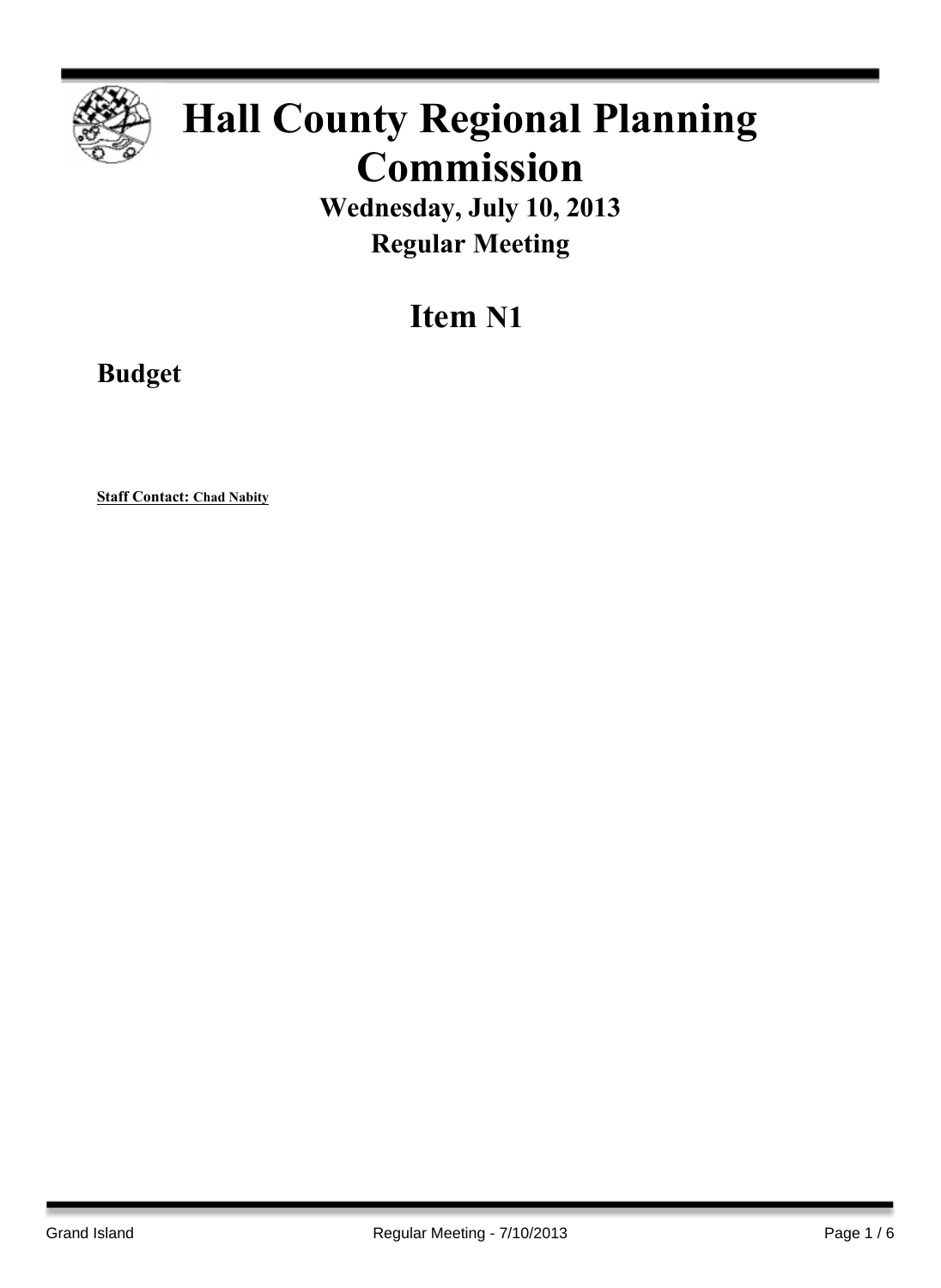Date: June 7, 2013

- To: Hall County Board of Supervisors
- From: Chad Nabity, Planning Director
- Re: 2013-2014 Budget and Fees

Enclosed you will find the budget for the Hall County Regional Planning Commission. The budget submitted this year assumes the three positions in the Planning Department will be funded as follows:

| <b>Position</b> | Planning % | CRA % | Utilities % | Building %          | Total |
|-----------------|------------|-------|-------------|---------------------|-------|
| Director        | 80%        | 20%   |             |                     | 100%  |
| Secretary       | 70%        | 20%   |             | $10\%$ <sup>1</sup> | 100%  |
| Technician      | 62%        |       | 38%         |                     | 100%  |

The Regional Planning Department has had a history of cooperation with other city departments and agencies for funding since 1990 when the budget was amended to transfer the planning technician position to the Grand Island Utilities Department for 10 pay periods every year. This has been a beneficial partnership that has kept the costs of maintaining the planning department lower than it would have been without the partnership and increased the efficiency and communication between the utilities department and the planning department. The partnership with the CRA was formed in 2005 and has resulted in increased efficiency and effectiveness for both agencies. The funding from the Grand Island Building Department may be extended into the 2013-14 fiscal year. The Building Department had planned to fill their vacant position in the latter part of the 2011-12 fiscal year but the position is not likely to be filled until well into the 2013-14 fiscal year, it is likely that they will continue to subsidize the planning department secretary position for the 2013-14 fiscal year.

Based on the proposed budget Regional Planning Commission is requesting \$119,251 in budget authority for fiscal year 2013-2014 from both Hall County and the City of Grand Island. The budget as submitted to the County last year was \$216,761 in 2012, \$199,302 in 2011 and \$200,949 in 2010. This included \$108,381 from both Hall County and Grand Island. Once again the Planning Department is requesting no funding for Capital equipment this year. The proposed changes to the budget will cover increased personnel costs. An increase in the cost of health insurance is the biggest portion of the personnel cost increases. Final salaries and personnel cost will not be approved until later in the city budget process.

Operating expenses have been reviewed and were kept at essentially the same levels as last year. Operating expenses cannot be reduced without impacting the ability of the department to function. Overall personnel expenses will increase by between \$26,912 and \$19,473. Most of this is due to

<sup>1</sup> It appears that the Grand Island Building Department will cover 10% of the Planning Department Secretary expenses for the 2013-14 fiscal year but the budget as presented shows the impact to the planning budget both with and without this input.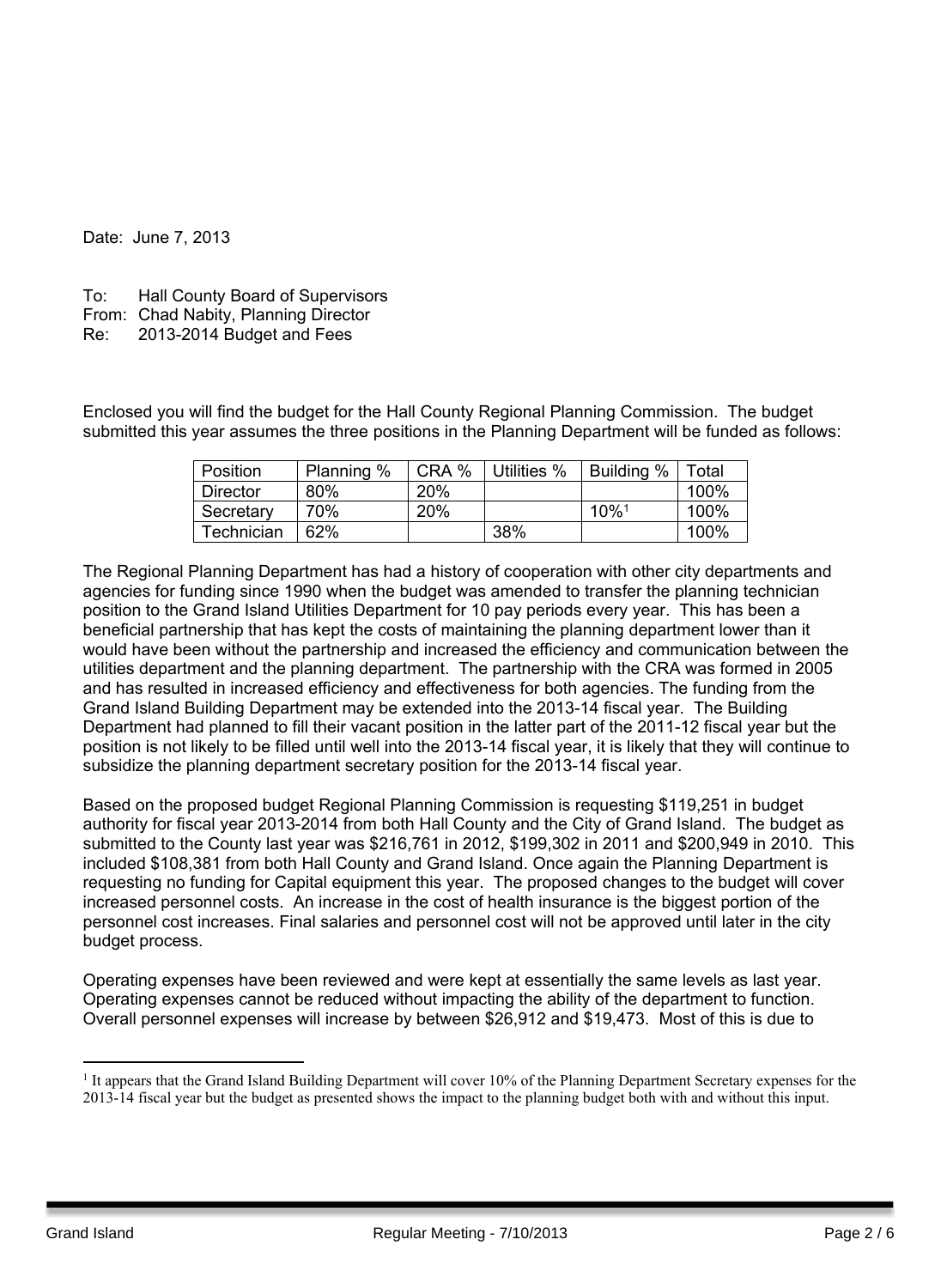changes in the cost of health insurance. Employees pay 16% of the cost of the policy through a payroll deduction.

Decreasing expenses or holding line items constant within the department is one piece of the budget puzzle. The other piece is looking at fees and the possibilities available for revenue generation. The current fees have been reviewed as have the services provided by the planning department for which we do not currently charge a fee. Modest fee increases are suggested this year. Proposed fee increases are shown in the attached fee schedule. The only fees impacted for Hall County would the base cost a change in zoning or to the zoning regulations \$750 to \$800. Last year the department raised fees on various publications and maps. The revenue from those publications reduces the County share of the planning department by 50% of the amount of revenue generated and is shown on the monthly statement received by the County.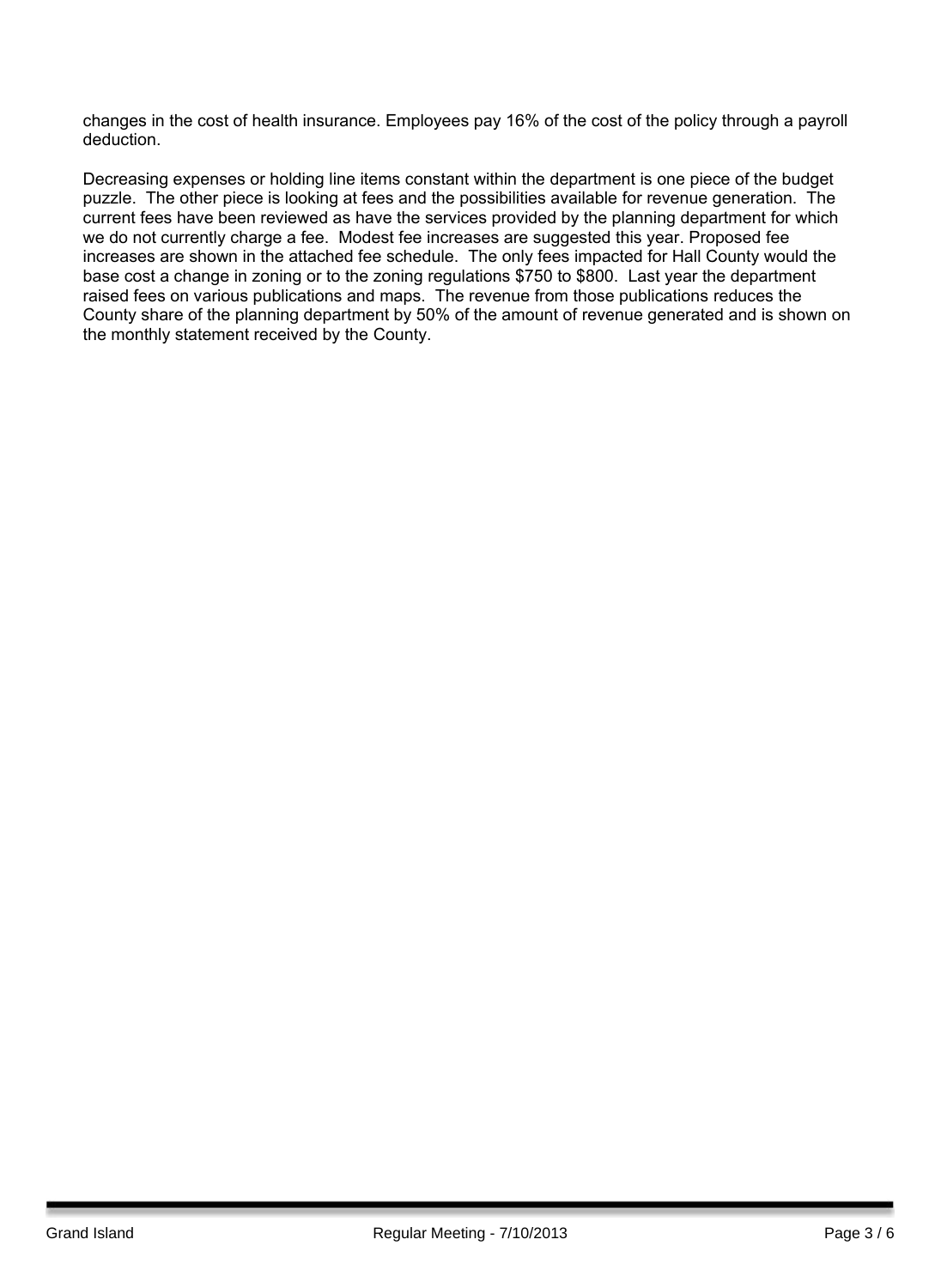|  | Hall County Regional Planning Dept. 2013-2014 Budget |
|--|------------------------------------------------------|
|  |                                                      |

|                                 |         |    | 2012-13                   |     | 2013-14 | % Change   |   | 2013-14**                     | % Change |
|---------------------------------|---------|----|---------------------------|-----|---------|------------|---|-------------------------------|----------|
| <b>Salaries</b>                 | 5105 S  |    | 140,510                   | s   | 152,909 | 8.82 \$    |   | 147.544                       | 5.01     |
| <b>Employer Social Security</b> | 5115 S  |    | 10.749                    | -S  | 11,697  | 8.82 \$    |   | 11,287                        | 5.01     |
| Employee Insurance-Health*      | 5120 \$ |    | 29,551                    | s   | 42.281  | 43.08 \$   |   | 41,011                        | 38.78    |
| Employee Insurance-Life         | 5125 \$ |    | 185                       | s   | 195     | 5.25S      |   | 185                           | 0.00     |
| Employee Insurance-Disab.       | 5130 S  |    | 253                       | s   | 274     | 8.19S      |   | 266                           | 5.14     |
| <b>Tuition Reimbursment</b>     | 5135 S  |    | ٠                         | s   | ÷       |            | s | ÷                             | 0.00     |
| <b>General Pension</b>          | 5145 S  |    | 8,430                     | s   | 9.174   | 8.82 \$    |   | 8,852                         | 5.01     |
| <b>Workers Compensation</b>     | 5150 \$ |    | 132                       | s   | 143     | 8.33 \$    |   | 138                           | 4.55     |
| <b>Other Employee Benefits</b>  | 5160 \$ |    | 325                       | s   | 340     | 4.75S      |   | 325                           | 0.00     |
| <b>VEBA</b>                     | 5161 \$ |    | 1.139                     | - 5 | 1.174   | 3.04S      |   | 1.139                         | 0.00     |
| <b>Total Personnel**</b>        |         | \$ | 191,274 \$                |     | 218,186 | $14.07$ \$ |   | 210,747                       | 10.18    |
| <b>Contract Services</b>        | 5213    |    | ٥                         |     | ٥       |            |   | o                             | 0.00     |
| <b>Administrative Services</b>  | 5221    |    | 1200                      |     | 1200    | 0.00       |   | 1200                          | 0.00     |
| <b>Computer Services</b>        | 5241    |    | 7768                      |     | 7800    | 0.41       |   | 7800                          | 0.41     |
| <b>Printing and Duplicating</b> | 5245    |    | 240                       |     | 240     | 0.00       |   | 240                           | 0.00     |
| Repair/Maint.-Off Furn & Equip  | 5330    |    | 240                       |     | 240     | 0.00       |   | 240                           | 0.00     |
| <b>Insurance Premiums</b>       | 5405    |    | 350                       |     | 500     | 42.86      |   | 500                           | 42.86    |
| Telephone (\$46/mo)             | 5410    |    | 400                       |     | 400     | 0.00       |   | 400                           | 0.00     |
| Postage (\$70/mo)               | 5413    |    | 935                       |     | 935     | 0.00       |   | 935                           | 0.00     |
| Legal Notices/ Advert.          | 5419    |    | 750                       |     | 750     | 0.00       |   | 750                           | 0.00     |
| Dues and Subscriptions          | 5422    |    | 800                       |     | 800     | 0.00       |   | 800                           | 0.00     |
| <b>Books</b>                    | 5425    |    | 100                       |     | 100     | 0.00       |   | 100                           | 0.00     |
| <b>Travel and Training</b>      | 5428    |    | 4245                      |     | 4250    | 0.12       |   | 4250                          | 0.12     |
| Other Expenditures              | 5490    |    |                           |     |         |            |   |                               |          |
| <b>Office Supplies</b>          | 5505    |    | 1905                      |     | 1900    | $-0.26$    |   | 1900                          | $-0.26$  |
| <b>Other General Supplies</b>   | 5590    |    |                           |     |         |            |   |                               |          |
| Non Capital Office Equipment    | 5540    |    | 1190                      |     | 1200    | 0.84       |   | 1190                          | 0.00     |
| Capital Improvement             | 5620    |    |                           |     |         |            |   |                               |          |
| <b>Total Operating</b>          |         | \$ | $20,123$ \$               |     | 20,315  | 0.95S      |   | 20.305                        | 0.90     |
| <b>Total</b>                    |         | \$ | 211,397 \$                |     | 238,501 | $12.82$ \$ |   | 231.052                       | 9.30     |
|                                 |         |    | 2011-12                   |     | 2012-13 |            |   | 2012-13**                     |          |
| <b>City and County Shares</b>   |         | s  | 105,699 \$                |     | 119,251 | 12.82S     |   | 115,526                       | 9.30     |
|                                 |         |    | <b>Projected Increase</b> |     |         | \$.        |   | 13.552 Possible Increase** \$ | 9,828    |

"Expected insurance costs with a 22% increase. These may change before the final city budget.

20% of Director Secretary Expenses are paid by Grand Island CRA<br>20% of Director Secretary Expenses are paid by Grand Island CRA<br>\*\* If 10% of Secretary Expenses are paid by Grand Island Building Department for this year

and 38% of Planning Technician Expenses continue to be paid by Grand Island Utilities

Insurance costs include change of status from single to family insurance during the last year.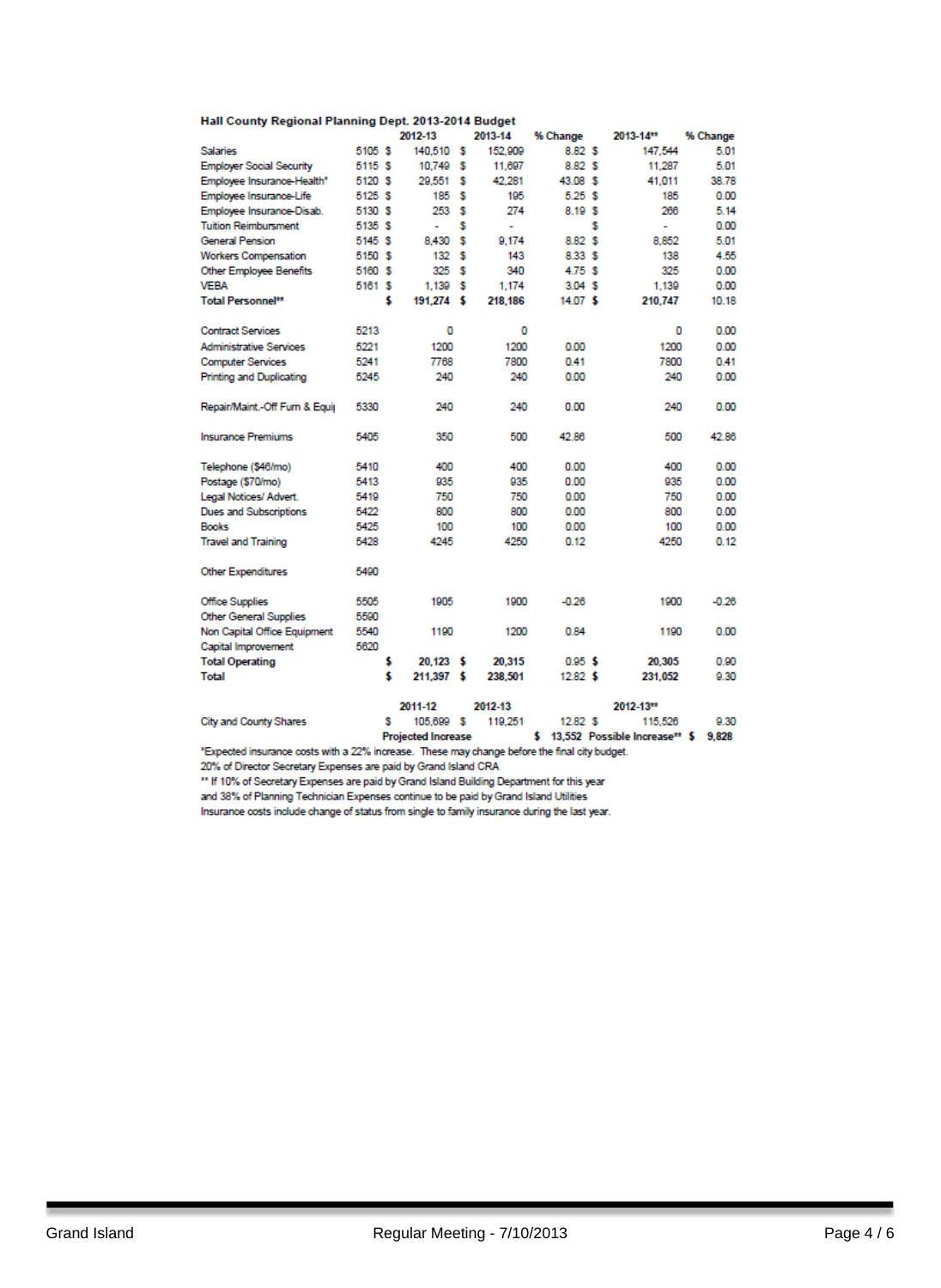## **REGIONAL PLANNING COMMISSION FEES AND CHARGES: Effective October 1, 2013**

| <b>Service or Product</b>                                                                                                                                                                                                                    | Fee                                                                                                             |  |  |  |
|----------------------------------------------------------------------------------------------------------------------------------------------------------------------------------------------------------------------------------------------|-----------------------------------------------------------------------------------------------------------------|--|--|--|
| <b>Category 1. Zoning</b>                                                                                                                                                                                                                    |                                                                                                                 |  |  |  |
| a. Zoning Map Amendment (general)<br>b. Zoning Ordinance Text Amendment<br>c. CD or RD Comprehensive Rezoning (Grand Island and 2 mile limit)<br>d. P.U.D. Rezoning (5 or more lots) (Hall County)                                           | \$800.00<br>\$750.00<br>\$750.00<br>\$800.00<br>\$750.00<br>\$800.00<br>$$750 + 10/101$<br>$$800 + $10$ per lot |  |  |  |
| <b>Category 2. Subdivision</b>                                                                                                                                                                                                               |                                                                                                                 |  |  |  |
| a. Preliminary Plat                                                                                                                                                                                                                          | $$400.00 + $15/$ lot                                                                                            |  |  |  |
| b. Final Plat - (Grand Island and 2 mile limit)                                                                                                                                                                                              | $$420.00 + $10.00/$ lot                                                                                         |  |  |  |
| (Elsewhere in region)                                                                                                                                                                                                                        | \$420.00 + \$10.00/lot                                                                                          |  |  |  |
| c. Plat Vacation<br>d. Administrative Subdivisions                                                                                                                                                                                           | \$250.00<br>\$50.00                                                                                             |  |  |  |
| <b>Category 3. Comprehensive Plan:</b>                                                                                                                                                                                                       |                                                                                                                 |  |  |  |
| a. Map Amendment<br>b. Text Amendment                                                                                                                                                                                                        | \$750.00<br>\$750.00                                                                                            |  |  |  |
| <b>Category 4. Planning Publications:</b>                                                                                                                                                                                                    |                                                                                                                 |  |  |  |
| A. G.I. Street Directory<br>b. Zoning Ordinances - (Grand Island)<br>(All other communities)<br>c. Subdivision Regulations - (Grand Island)<br>(All other communities)<br>d. Comprehensive Plans - (Grand Island)<br>(All other communities) | \$15.00<br>\$30.00<br>\$30.00<br>\$30.00<br>\$30.00<br>\$85.00<br>\$60.00                                       |  |  |  |
| Category 5. Maps:                                                                                                                                                                                                                            |                                                                                                                 |  |  |  |
| <b>Grand Island</b><br>800 scale zoning map unassembled<br>Generalized zoning map<br><b>Future Land Use Map</b>                                                                                                                              | \$125.00<br>\$60.00<br>\$60.00                                                                                  |  |  |  |